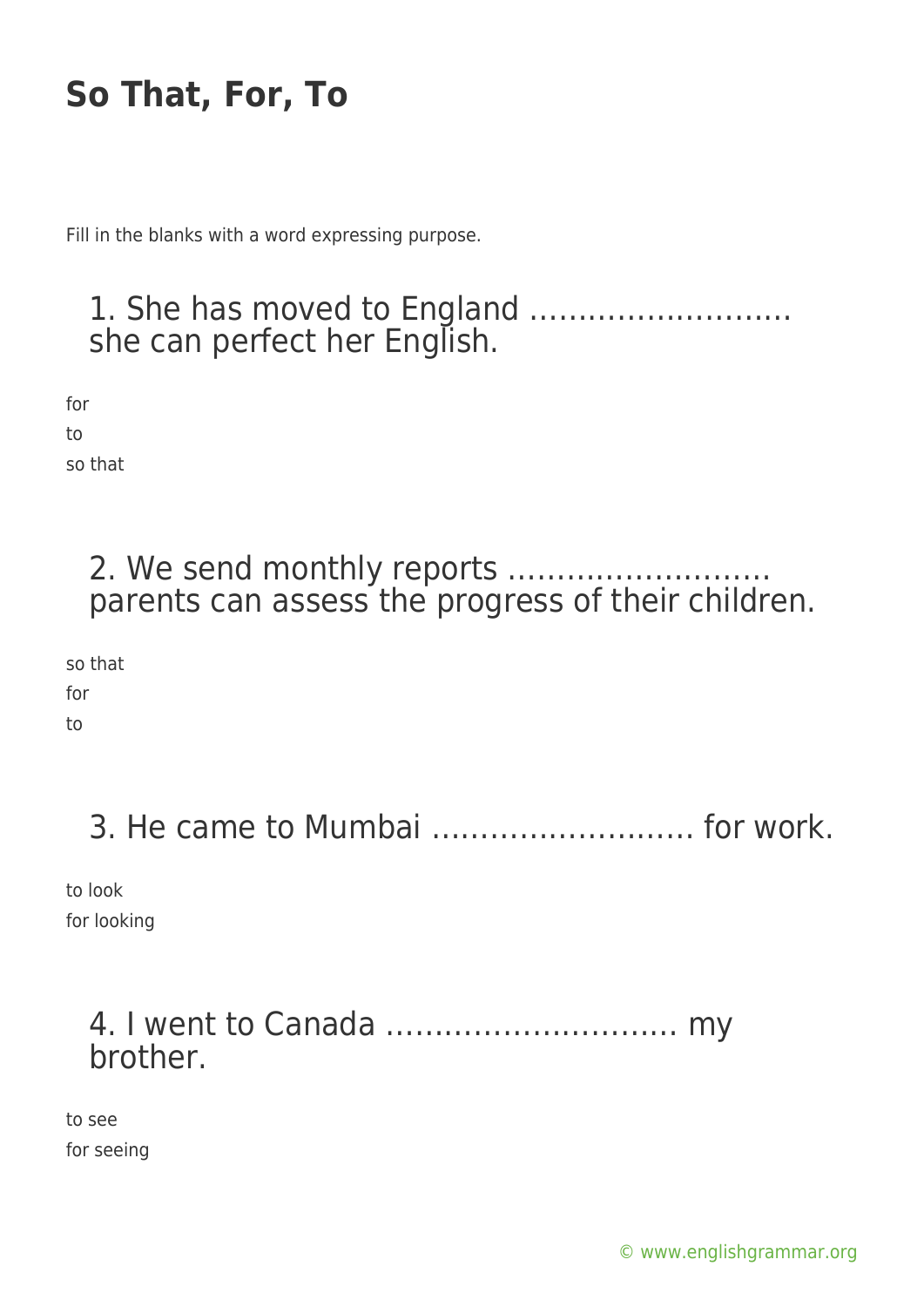#### 5. Send the parcel express ………………………… they will get it before Saturday.

for to so that

> 6. I went to the college ……………………….. an interview with my professor.

for to

### 7. A barometer is used ………………………. height above sea level.

to measure for measuring Either could be used here

## 8. We use a thermometer ………………………. temperature.

to measure for measuring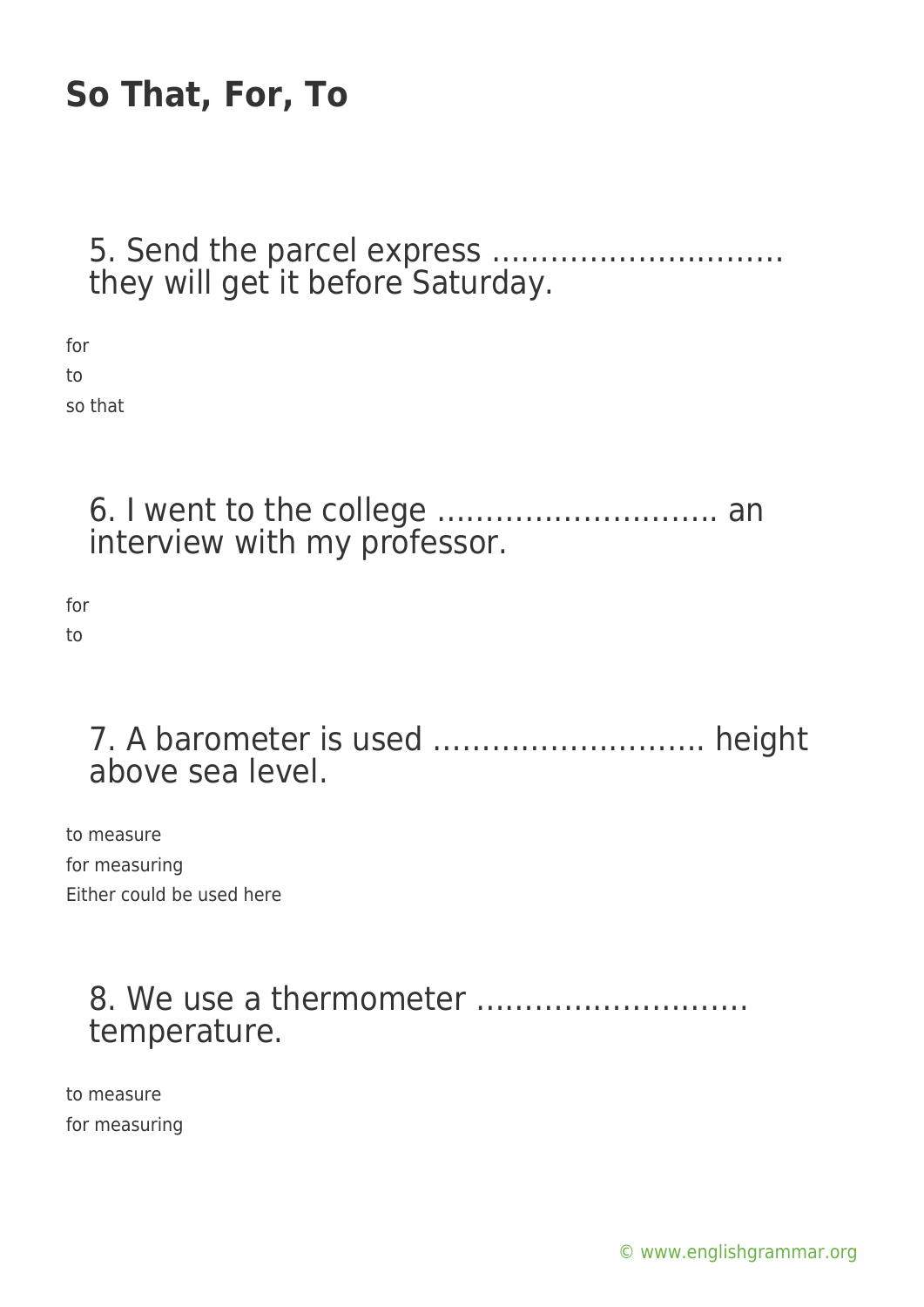### 9. Let's have a short break ……………………. lunch.

for to so that

> 10. Is there anything that I need to get ……………………….. the party?

for to

### 11. We left early …………………………… we wouldn't get stuck in the traffic.

Please select 2 correct answers

for so that in order that

# 12. I worked hard ……………………….. I might pass the test.

so that